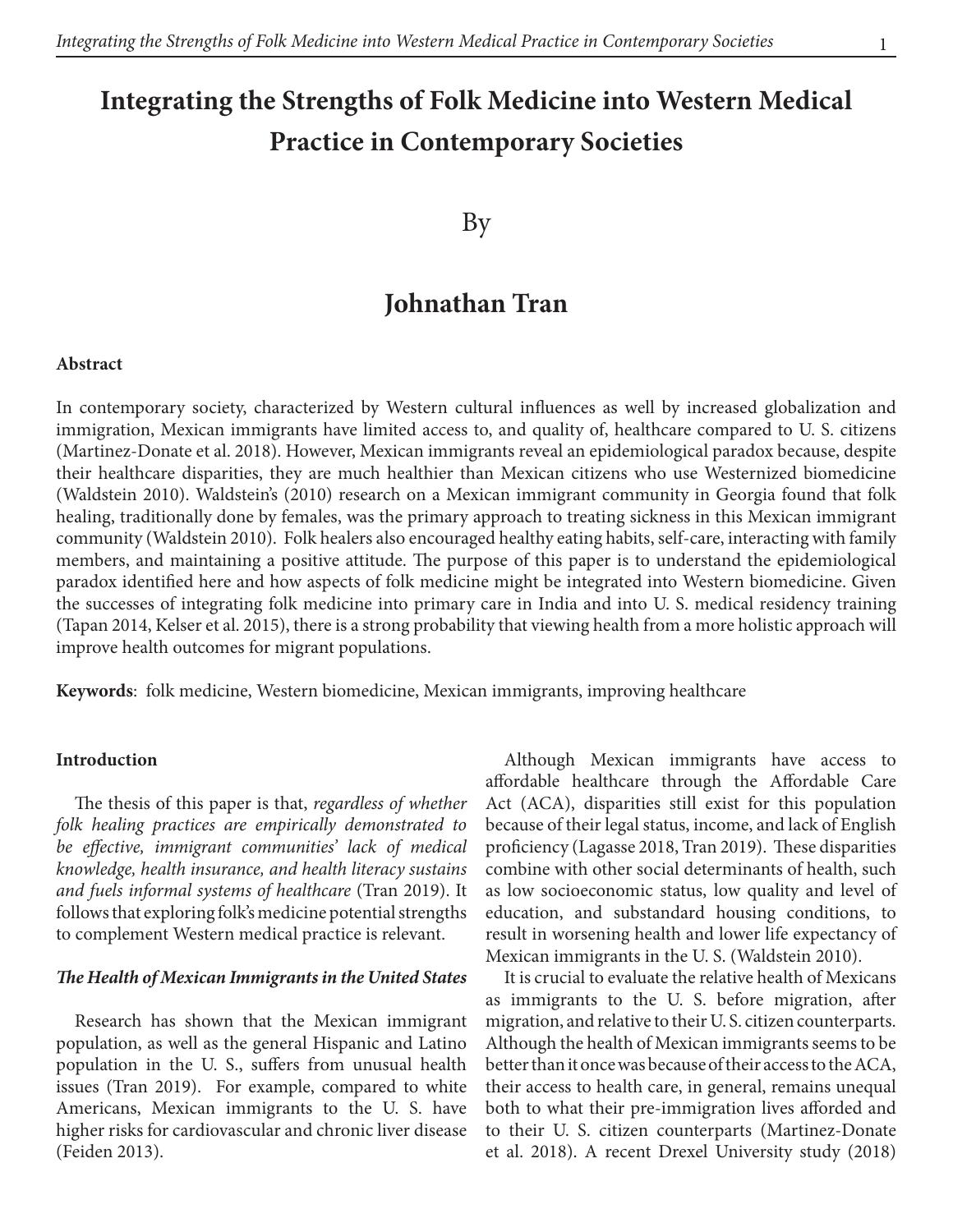estimates that roughly 84% of Mexican immigrants had health insurance **before** they crossed the U. S. border. After they were in the U. S., the likelihood of having health insurance fell from 50% to 25% (Drexel University 2018). The ability of newly-arrived Mexican migrants to acquire health services became more difficult, dropping from 78% to between 47% - 60% (Drexel University 2018). Mexican immigrants who return to Mexico face the loss of their previous healthcare, now ultimately suffering from a double-fronted barrier to health care access (Martinez-Donate et al. 2018). These disparities may be explained by the rules of the health care systems in each country, including minimum-stay requirements for treatment and employer-based policies (Martinez-Donate et al. 2018). According to Martinez-Donate et al. (2018), fewer Mexican immigrant adults (47%) have access to healthcare than do their Mexican-American counterparts (74%).

U. S. and Mexican healthcare policies make it difficult for Mexican migrants who migrate either by choice or by necessity. The research cited here reveals the need for an intervention regarding access to the healthcare as Mexican immigrants move between national borders. Without such an intervention, these immigrants will suffer from unnecessary, preventable illnesses.

#### **Literature Review**

#### *The Epidemiological Paradox*

The health of Mexican immigrants is affected by their immigration as well as by other social determinants of health including low income and language barriers. It is interesting, therefore, that this population introduces an epidemiological paradox, commonly known as the "Hispanic Health Paradox" (Waldstein 2008). This paradox states that, while migrants face multifaced health complications, the health of Mexican immigrants is better than that of their U. S.-born counterparts (Waldstein 2008). While it is believed that Mexican immigrants might improve their health as they assimilate to U. S. society, over twenty years of research states that the health of Mexican immigrants worsens when they attempt to become more like their U. S. counterparts (Waldstein 2008). Waldstein thought that the crux of the issue lay in Mexican immigrants' loss of their traditional culture-oriented medical knowledge. Although those who attempt to assimilate to American ways find themselves with worsening health, Waldstein's (2008) study of a Mexican immigrant community in Athens, Georgia, demonstrates that many undocumented, low-income Mexican migrants

Georgia was selected as a key state to investigate because the 1986 Immigration Reform and Control Act made this state a significant destination for Mexicans looking to immigrate to the United States (Waldstein 2010). Waldstein found that Hispanic migrants, particularly migrant women, found ways to promote healthy behaviors. She observed that female members of households were 1) diagnosing sick family members, 2) prescribing home remedies, and 3) retaining practices that stemmed from long traditions of self-medication and family care.

Specific methods of self-care include folk healing, eating nutritiously, keeping active, spending time with family, and having a positive attitude (Waldstein 2010). It is believed that these practices result in less stress and depression; and although they may sometimes not directly treat a disease, they do provide a healthy environment for the body to cure itself. Another reason for why immigrant may view traditional practices as preferable to western medical practices is that the migrant community has a large social network where they can draw upon the medical knowledge of many experienced women. The alternative is to rely on commercialized medicine bounded by financial and nonfinancial barriers (Waldstein 2010).

Use of such practices is significant because they are less disrupted by the biomedical perspectives and barriers of the western medical system (Waldstein 2017). Traditional practices seem to be more protected from those of the American health system because migrant women prefer to treat sick family members at home using traditional Mexican folk medicine. This approach is based on the belief that U. S. practitioners do not understand folk medicine (Chavez 1984).

 It has been suggested that a correlation exists between U. S practitioners' lack of understanding of folk medicine and the reduced quality of care they can provide during a primary care visit. Clearly, further investigation is needed into this matter (Chavez 1984). When western medical care **is** needed however, migrant women know how to utilize social service systems and networks to help individuals in their communities overcome barriers to professional healthcare services (Waldenstein 2008).

Evidence of poor health that is caused by diminishing use of traditional medical knowledge initially was noticed as health became worse in each successive generation (Waldstein 2010). Previous knowledge of Hispanic medical beliefs stemmed from research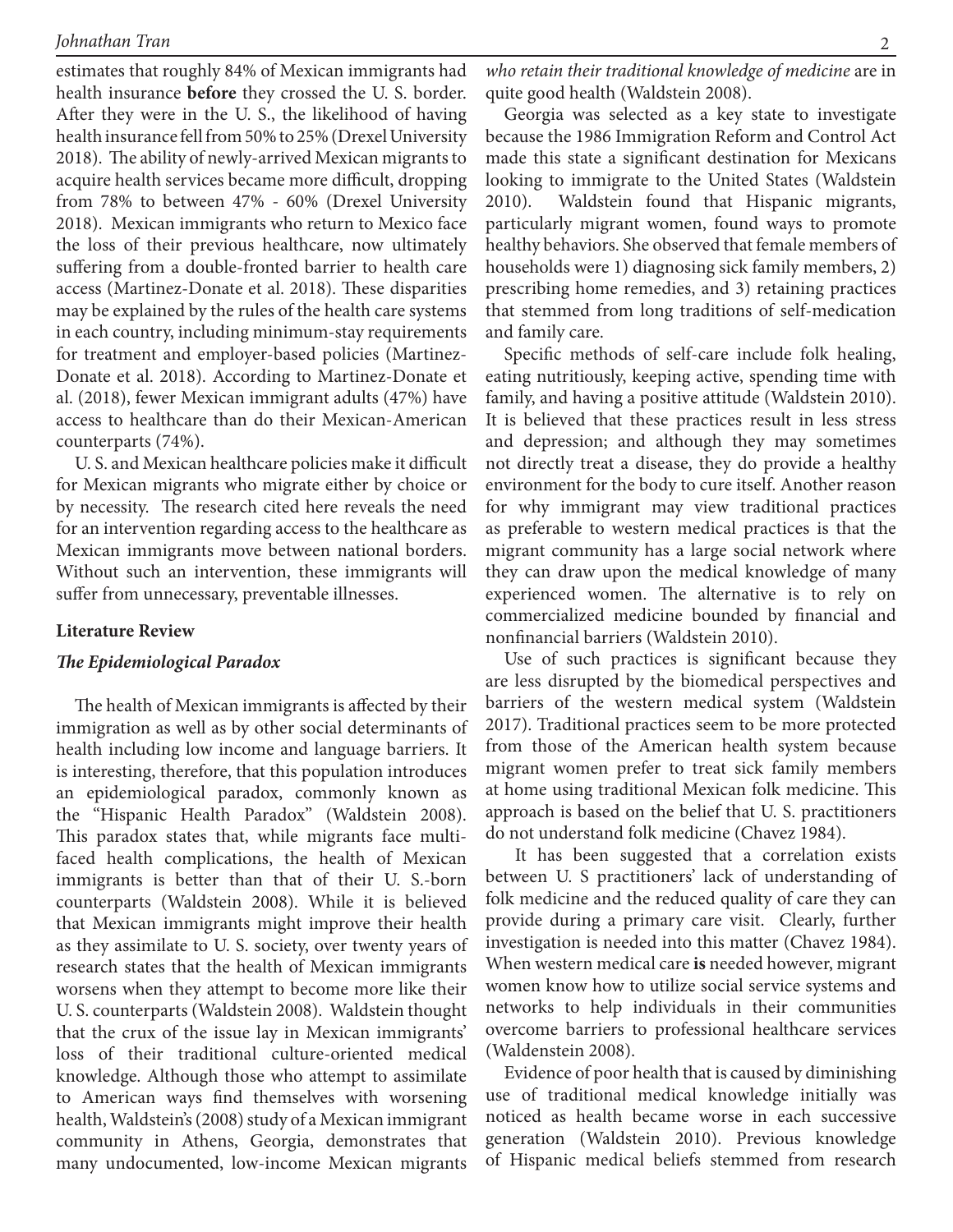conducted only from an *etic* perspective (outside observer) and concluded, through quantitative research and a biomedical perspective, that somehow the migrant population was able to manage their own health (Waldstein 2010). As a result, western medical practitioners severely overlooked the ethnographic and cultural knowledge that women were the guardians of health in the family household (Lopez 2005, Waldstein 2010). By analyzing the cultural aspect of traditional medical practices from an *emic* perspective (an insider perspective with the goal of fully understanding a culture through deep anthropological analysis and immersion), Waldstein's observed that folk medicine was a success, whereas modern medicine had failed.

The paradox raises questions about the efficacy of Western medicine and whether it might be wise to integrate folk medicine with Western health practices. While immigrations is often associated with poor health and less access to health care, the Mexican case suggests this connection is *not* inevitable (Waldstein 2008). Improving their access to Western bio-medical health services, however, would likely be detrimental to Mexican immigrants' health IF improved access to western health care comes at the cost of giving up their traditional medical practices. Researchers should strive to understand better the paradox as a way to improve American medical practices and, by extension, people's health by finding the missing pieces of Westernized medicine that may be hidden in folk medicine. Although over-medication has had a negative effect on the health of white Americans, under-medication is an issue faced by impoverished communities that cannot purchase western medication essential to improving their health. Waldstein's (2017) study revealed that the Mexican immigrant community in Georgia thrived because they found a holistic approach to medicine by complementing traditional folk medicine with Western medicine.

#### *Understanding Folk Medicine*

Lopez (2005) has shown that, although Mexican Americans have assimilated to U. S. traditions, they have retained some indigenous healthcare beliefs, but *not* to the degree that Mexican migrants have. Mexican Americans are more likely to seek out biomedical alternatives than are their immigrant counterparts who turn first for folk medicine (Waldstein 2010). Nevertheless, Mexican American women do use the practice of *curanderismo* (Lopez 2005). In Latino cultures, *curanderismo* is used to treat illnesses believed

to result from impaired social and spiritual relationships due, for example, to jealousy, forces of nature, or the loss of one's soul (Lopez 2005). Folk healers and practitioners are recognized as having the gift of being able to *diagnose* and *treat* such illnesses (Lopez 2005). Both male *(curandero*) and female (*curandera*) healers use herbs, incantations, prayers, and massages to dispel the negative influences that they think cause illnesses that afflict their patients. They also use other components of folk healing including artifacts and providing non-commercialized potions administered orally (Hufford 1997).

Although some potions (i.e. herbal remedies) are effective by changing biological processes, other folk healing options can likely be understood best as having a placebo effect. The use of cultural healing practices may work through suggestibility (Vance 2018). In 1970, it was discovered that neurotransmitters (i.e., endorphins) can be relieved of pain via internal modulation triggered by belief that what is taking place will help (Vance 2018). The use of storytelling and ambience combined with its presence of a social gathering empowers the placebo effect which can amplify in a group setting (Vance 2018). A *curandera* stated: "if the person doesn't have faith, it (*the cure*) won't work; if you don't have faith, it (*the cure*) would be pointless" (Vance 2018).

In the case of the Mexican immigrants in Georgia, the notion of faith in folk healing, regardless of any empirical health outcomes, encourages patients to be physically active, eat healthily, and engage in stress reducing activities as additional supplements to their treatment (Waldstein 2010). Thus, folk medicine focuses on a holistic approach to health through which the effects of a placebo<sup>1</sup> on the ill person are reinforced through maintaining a healthy lifestyle, spending time with family, and having a positive attitude.

The existence of folk medicine itself is evidence of the flaws of contemporary Western medicine. The reason that traditional folk healing approaches continue to be practiced is because they fill the gaps in healthcare coverage and cost relatively little to impoverished inhabitants in the U. S. (Lopez 2005). Regardless of whether folk healing practices prove to be effective, the lack of medical knowledge, insurance, and health literacy is what sustains and fuels these informal systems

<sup>1</sup> Although *curanderas* may not call it a "placebo" I believe that they do use what is essentially a placebo. They understand that belief is a critical factor in a person's healing. Belief is also critical to the notion of placebos.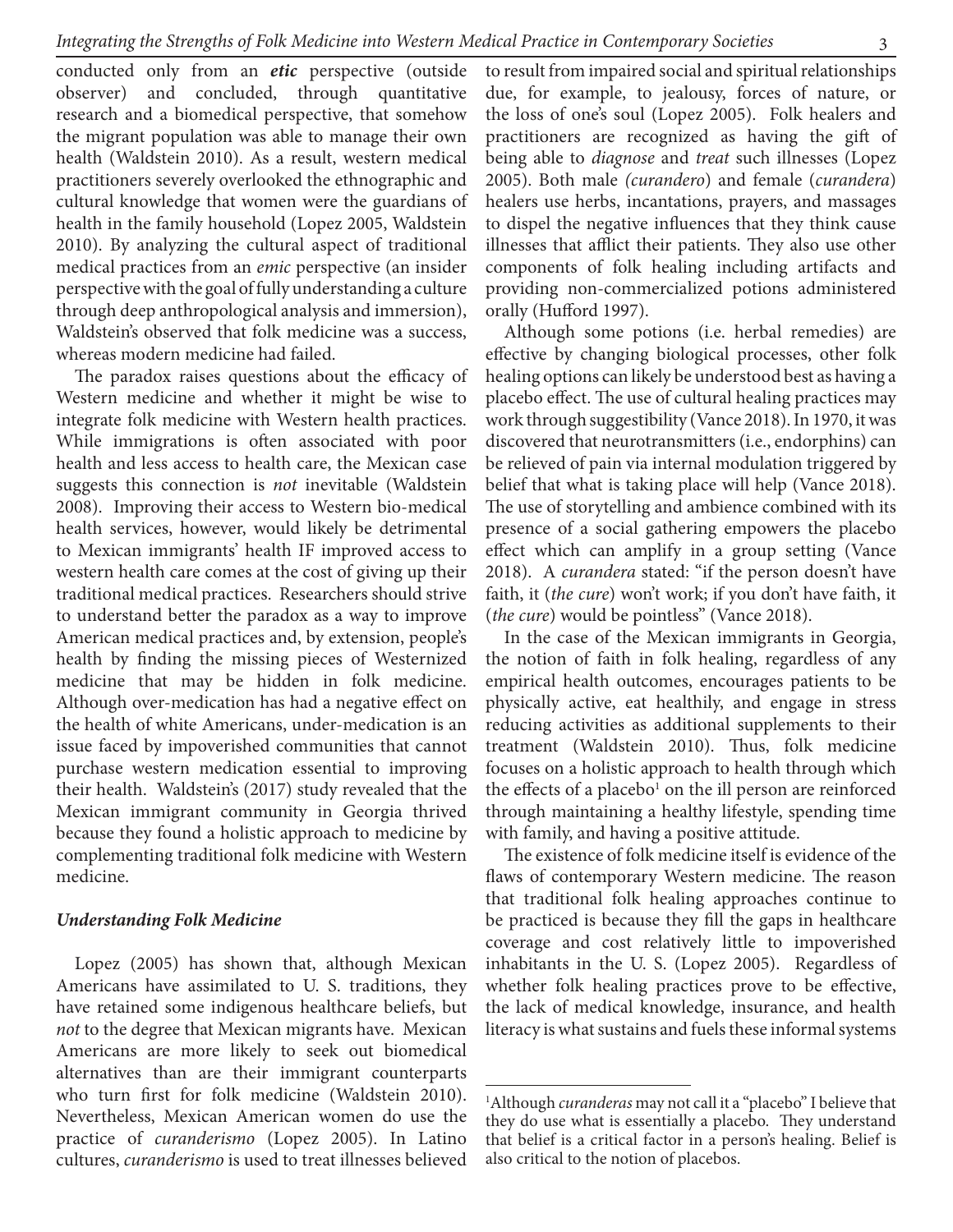of healthcare and self-healing<sup>2</sup> (Tran 2019).

#### *Folk Medicine in Contemporary Society*

The World Health Organization defines folk medicine as the "sum total of the knowledge, skills, and practices based on the theories, beliefs, and experiences indigenous to different cultures, whether explicable or not, used in the maintenance of health as well as in the prevention, diagnosis, improvement, or treatment of physical and mental illness" (Kelser et al. 2015). It appears that Mexican immigrants who have *less* access to healthcare than both their U. S. citizen and preimmigration counterparts have better health outcomes due to the practice of folk medicine playing a role in their treatment.

In contemporary society, there already seems to be a pocket of effort towards integration of folk medicine into modern western medicine. However, the momentum of this effort seems frail at present relative to its potential. It is impossible to focus on the best approaches to patient-centered care without considering the cultural perspective of healing (Berube 2015). For example, the use of traditional folk healing does more than heal the *illness*; it also heals the *human being*. The patient's clarity of the mind, spirit, and emotions contribute to holistic wellness and can be impaired even if the illness is physically cured (Berube 2015).

Immigrant patient anecdotes highlight the greater respect shown between folk healers and their patients that optimized patient health (Chavez 1984). A lack of respect would lead to poorer patient health outcomes. Disrespecting either folk medicine or conventional Western medicine would turn a patient towards the other option. However, either option alone *may* not be enough to heal the patient.

To understand folk healing better, it is important to clarify the misconception that folk healing refers to false beliefs of healing or to old wives' tales. At its core, folk healing is inherently cultured (Hufford 1997). Folk medicine would add an important element to contemporary medicine because it reflects the cultural differences between patients and the cultured health behaviors that lead to illness/wellness (Hufford 1997).

Folk medicine also individualizes patients and speaks to the idea of patient-centered care. Of course, the clear issue of integrating folk medicine with western medicine is the diversity of cultures with which a physician must become familiar to in order to execute a holistic intervention. The best approach is to understand the idea of folk medicine and for a practitioner to recognize when a culturally-relevant circumstance is interfering with a patient's health and behavior (Hufford 1997). Following this protocol would lead to an analysis of the risks, benefits, and efficacy of the consideration of folk medicine as part of the healthcare plan for the patient. Counterintuitively, folk medicine is also crucial to primary care because it offers a theological reason for illness. Contrary to popular notions, these ideas do not present themselves as disillusionment about the causes of disease but, rather, as preventions of disillusionment (Hufford 1997). Although western medicine appears to focus on treating symptoms, folk medicine aims to tackle the root cause of an illness. This is the case even if the root cause is culturally specific, like omens (Hufford 1997).

Another way that integrating folk medicine with western medicine is beneficial is to fill in the gaps where western medicine may be lacking. This involves acknowledging the moral aspect of a treatment plan. For example, although the treatment of heart disease by synthetic digitoxin is faster, it is less safe than using the herbal leaf "digitalis purpurea" (Hufford 1997). Folk medicine highlights the importance of the moral dimension and points to the commercialization of medicine that has led to the laziness and greed that has produced more illness.

Folk medicine is being implemented in training medical residents in New Mexico. Residents there are involved in a curriculum where they train with a *curandero*. The objective is to help them to understand the value of culturally-based practices in medicine (Kelser et al. 2015). The curriculum highlights the importance of establishing a fundamental knowledge of traditional healing, improving communication with patients who may be using traditional healing, applying cultural competency, demonstrating professionalism and respect for both traditional and Western medicine, and learning to assess health management plans from a holistic perspective (Kelser et al. 2015). The study demonstrated the success of integrating traditional healing to improve modern medicine by helping future healthcare providers develop cultural sensitivity and effective communication (Kelser et al. 2015). Another important aspect of this study was highlighting the

<sup>2</sup> I do not know if folk medicine practioners set a distinction between folk medicine and healing through faith. However, these two ideas are not mutually exclusive. I strongly believe that folk medicine- regardless of actual biological benefits, needs faith because faith is an essential part of folk healing. Although I cannot empirically say that *curanderas* attribute their healing solely to faith, faith is a strongly valued aspect of folk medicine.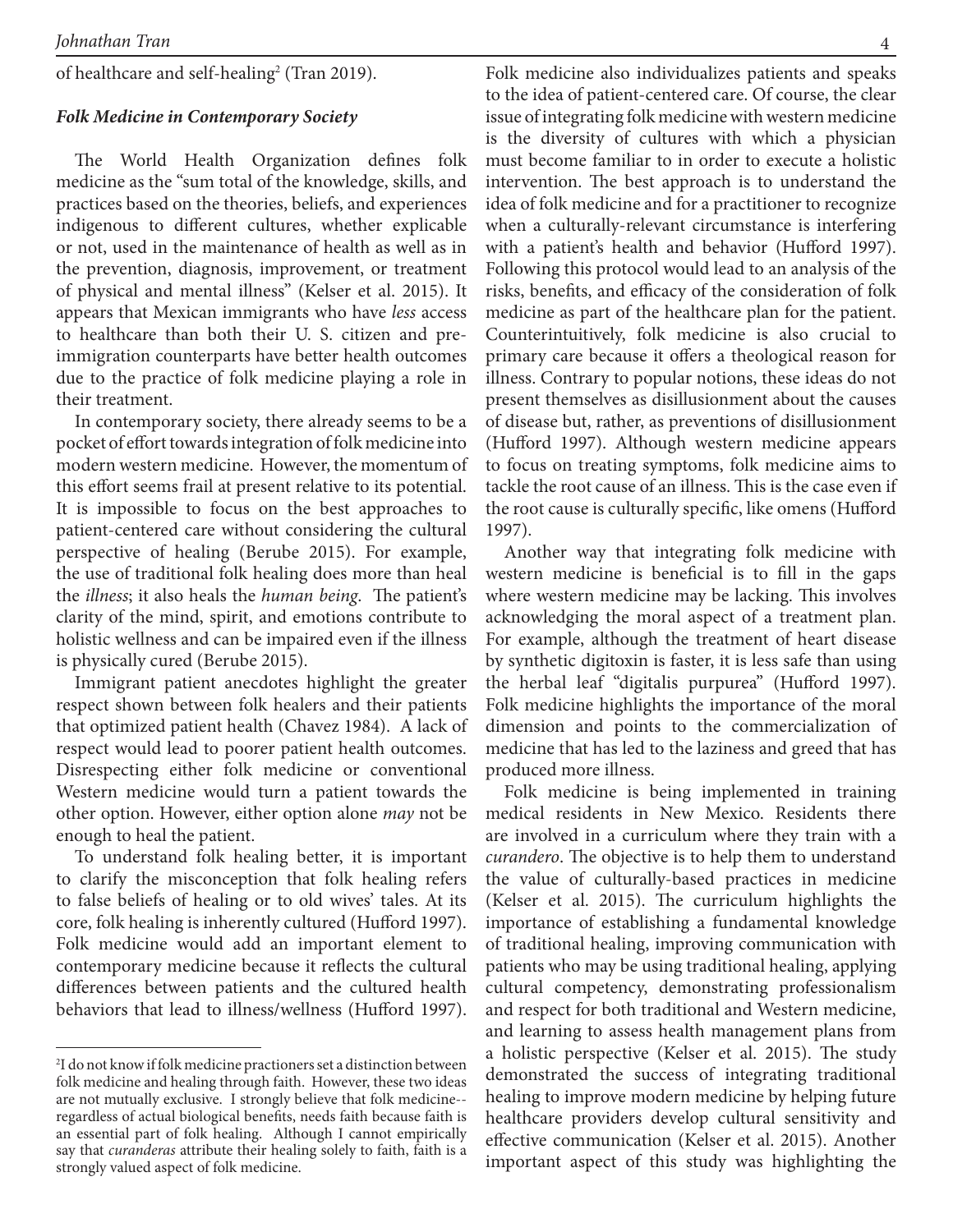importance of ridding each approach of its flaws-- for example, recognizing the toxicity of some traditional folk herbal medicines and personalizing the generalized model of biomedicine in the case of modern medicine (Kelser et al. 2015).

Other places have shown successful implementation of folk medicine. In India, for example, folk medicine plays a vital role in the treatment of various diseases (Tapan 2014). As mentioned before, folk healing in contemporary society provides a way of treating patients without the necessary access to professional health care; this study reinforces the notion that folk medicine helps reach out to the health of those in marginalized and rural environment (Tapan (2014). The Tapan (2014) study showed that certain herbs have the potential to heal major primary health symptoms and diseases including high blood pressure, fevers, diabetes, and liver disease. The study also gave a detailed outline of the elements crucial to sustaining the implementation of folk medicine in primary care settings. These elements include local government support of the social and professional environments needed for the proper use of folk medicine; an improved educational system that teaches folk medicine; increased public awareness and protection of folk medicine; and resources to preserve and grow plants needed for folk medicine. Insights provided by these cases of folk medicine implementation, combined with a better understanding of the health paradox of Mexican immigrant communities, make it clear that there is a place for the integration of folk medicine into contemporary medical practice.

Specific interventions to implement folk medicine should be focused not only on the period of medical residency for healthcare providers but also on the community level. In the state of Georgia, the usefulness of folk medicine came greatly from the medical knowledge of its Mexican immigrant community. Although Massachusetts is the state ranked second highest in the U. S. for healthcare, the Hispanic population in Massachusetts suffers disproportionately from certain diseases compared to non-Hispanics. Two prominent examples, reported by the Massachusetts Health Disparities Council (MHDC) are cardiovascular disease and diabetes. These two diseases shed light on the potential for integrating folk medicine with conventional medicine because both diseases can be ameliorated through the use of folk practices, as shown in the immigrant population in Georgia. A branch of folk medicine practiced by Mexican immigrants focuses on promoting healthier life style through including a balanced diet and a stress-free environment that supports a cardiovascular health. These lifestyle changes *may* explain why Mexican immigrant populations have a significantly lower rate of both diabetes and obesity than Mexican Americans (Afable-Munsuz et al. 2013).

The value of integrating folk medicine with western medicine is more than simply folk medicine's effectiveness as an approach to healing. Its value also lies in establishing a medical community whose knowledge is created by its own people. One way to retain traditional medical knowledge on a large scale, while adhering to medical accuracy and improved health outcomes, is to first integrate folk medicine into the offices of general practitioners. Because westernized medicine is already more popular than folk medicine, patients who have specific diseases can be treated by physicians trained in the knowledge of folk medicine of its varying uses. Furthering physician knowledge can also be achieved by implementing the hybrid medical curriculum practiced in New Mexico and by following mandates from the American Medical Association regarding the addition of folk practices to medical training in the U. S. (Kelser et al.2015). Doing this not only establishes a foundational knowledge of folk medicine for westernized practitioners; it also promotes the awareness of cultural traditions, reduces the amount of physician visits, and improves the community's knowledge of folk medicine. Another method to expand community knowledge is to promote the inception of local folk medicine offices for *curanderos*. These offices can be supplemental to, or referenced through, visits with primary care providers. The health outcomes of patients from diverse cultural backgrounds would benefit from access to a community-level system that integrates knowledge of folk medicine with Western medical practice.

#### *The Complication of Trust*

The belief in folk medicine combined with the Mexican immigrant population avoiding U. S. doctors appears to stem from a general lack of trust. Trust in doctors in the U.S. eroded from 73% in 1966 to 34% in 2012. A recent survey further reported that patients have trusted their doctors even less in the past ten years. (Sweeney 2018). In an institution that once represented altruism and incorruptibility, it has forfeited its reputation over time. Unfortunately, Sweeney (2018) reports that institutions other than healthcare, including finance, religion, law enforcement, media, education, and other pillars of society, have also lost people's trust.

Internet misinformation about health issues,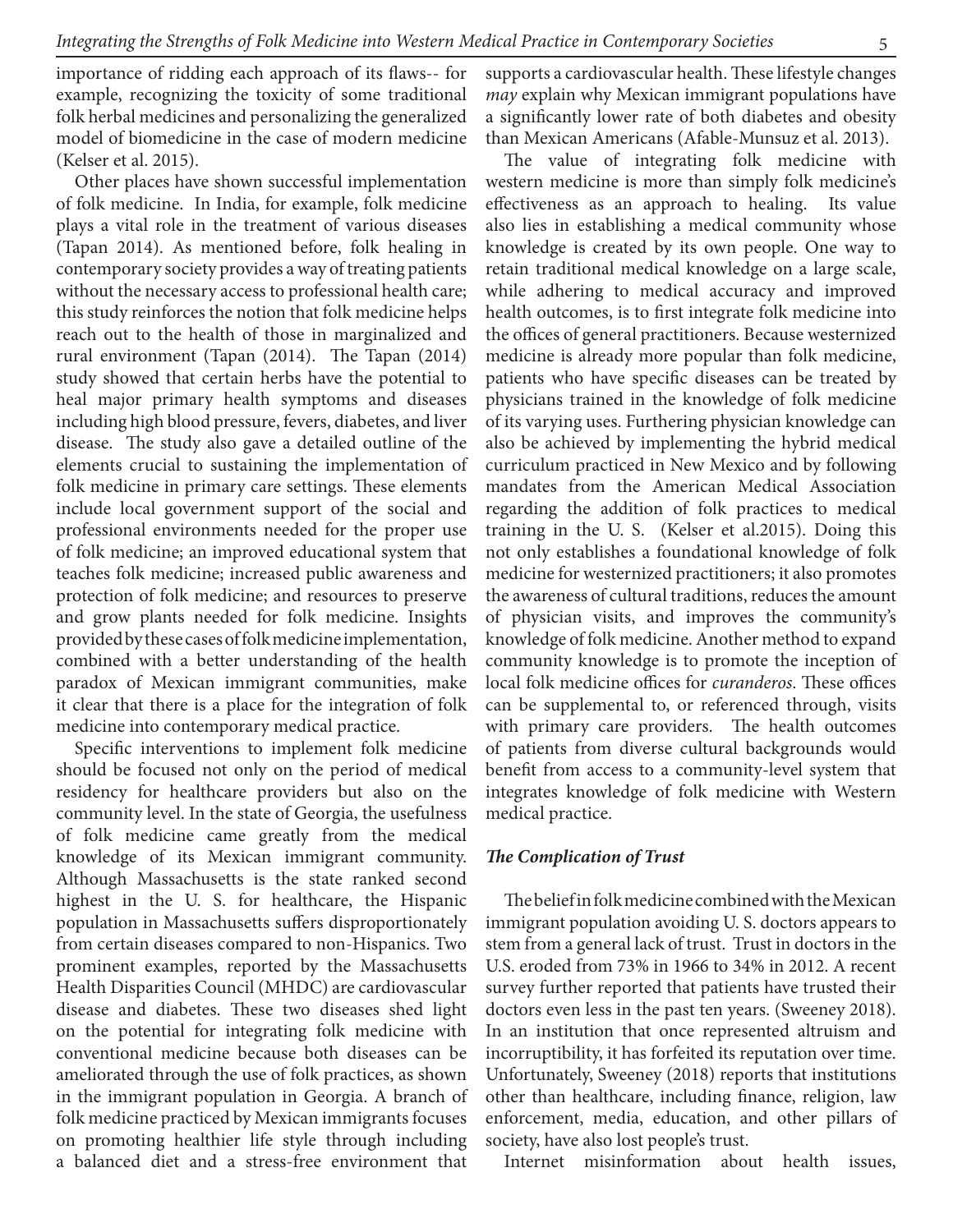treatments, and/or medicines is one cause of the decline in trust of doctors. Confusing and controversial media reports has allowed patients second-guess their doctors and to find a secondary outlet for medical consultations (Sweeney 2018). Another reason media has caused mistrust in physicians in patients' minds is the public perception of doctors as greedy (Girgis 2017). Advertisements for commercial medications appear daily in televised advertisements. Expensive treatments and surgeries make influence patients' thinking about doctors as driven by profit rather than by concern for patient welfare (Girgis 2017).

Changing interpretations and perspectives of health, such as those presented in media, spilled over into the medical culture of Westernized societies. This idea can be directly tied to patient mistrust of physicians, particularly patients from developing (non-Westernized) countries where the idea that culture defines disease is popular (Ibeneme et al. 2017). Western medicine is both diagnosis- and evidence- based (Ibeneme et al. 2017). A person may be very sick but, without a physician's diagnosis, her illness does not exist. On the other hand, a person may feel healthy but, in fact, be very sick. The reliance on a doctor's diagnosis to define the existence of a disease, combined with beliefs about the practitioner's lack of understanding of a patient's culture, a language barrier, and a practitioner's lack of patience, has caused some patients to become misdiagnosed, overmedicated, or under-treated (Ibeneme et al.2017). Overtime, the divergent understanding of patients' health leads to patient mistrust. Contributing further to patients' mistrust in general, cultures tend to define health and illness in an ethnocentric manner, with their own treatments valued and assumed to be the best, or only, treatment option (Ibeneme et al. 2017).

Studies have concluded that decisions regarding one's health are influenced by past experiences, family and friends, social networks, cultural beliefs, customs, tradition, professional knowledge, and intuition. However, all of these factors have been not been successfully accounted for in any singular medical system (Ibeneme et al. 2017). Therefore, there is a need for acceptance and collaboration between Western biomedicine (beneficial for its treatment of objective, measurable diseases) and traditional/ethnomedicine (effective for its treatment of illness as a human state and experience) (Ibeneme et al. 2017). Perhaps this collaboration will reestablish the trust of patients in their physicians and the physicians' cultural competence in their patients.

*The Complication of Policy*

Assuming that folk medicine can be successfully integrated into Western medical practice, the question of how it may be covered financially arises. To understand this potential complication, it is important to point out that, in the U. S., folk medicine would most suitably be categorized as *complementary* and/or *alternative*  medicine. According to the National Health Statistics Reports, in 2012, an estimated 59 million people spent a total of \$30.2 billion on some form of complementary medicine (Nahin 2016). Some of the treatments included visiting a complementary practitioner or purchasing natural product supplements and self-care products. Unfortunately, most of these complementary treatments are either **not,** or **only partially covered**, 3 by the health insurance coverage that the majority of those people who need these treatments. Consequently, the burden of cost (i.e., billions of dollars) for alternative treatment is on the shoulders on the lower-income patients who may need them (Nahin 2016). Despite the Affordable Care Act directive that insurance companies should not discriminate against licensed healthcare providers- including practitioners of alternative medicine, insurers are *not necessarily required* to include them in their coverage (U.S. House of Representatives 2010).

Although it is true that access to insurance coverage for folk medicine poses a complication to the health outcomes of people who seek this option, the integration of folk medicine into modern medicine offers an *improved, holistic perspective* to treating some illnesses, as discussed previously. Once folk medicine is integrated and more accepted in contemporary society, the issue of its coverage can be approached on equal footing to any other treatment method that faces coverage disparity (e.g., biomedicine, alternative, and contemporary). Recalling one of the reasons for the appeal of folk medicine among Mexican immigrant communities, the use of folk medicine may *not* cost a lot. For example, people may choose to treat an illness with lifestyle adjustments instead of commercialized, financially-taxing treatments (Waldstein 2010). Therefore, regardless of cost, folk medicine may lead to significant benefits in patient health and *should* have a place in contemporary, Western medical practice.

<sup>3</sup> Understandably, the absence of coverage may be due to insurers' lack of trust in the effectiveness of alternative practices/treatments.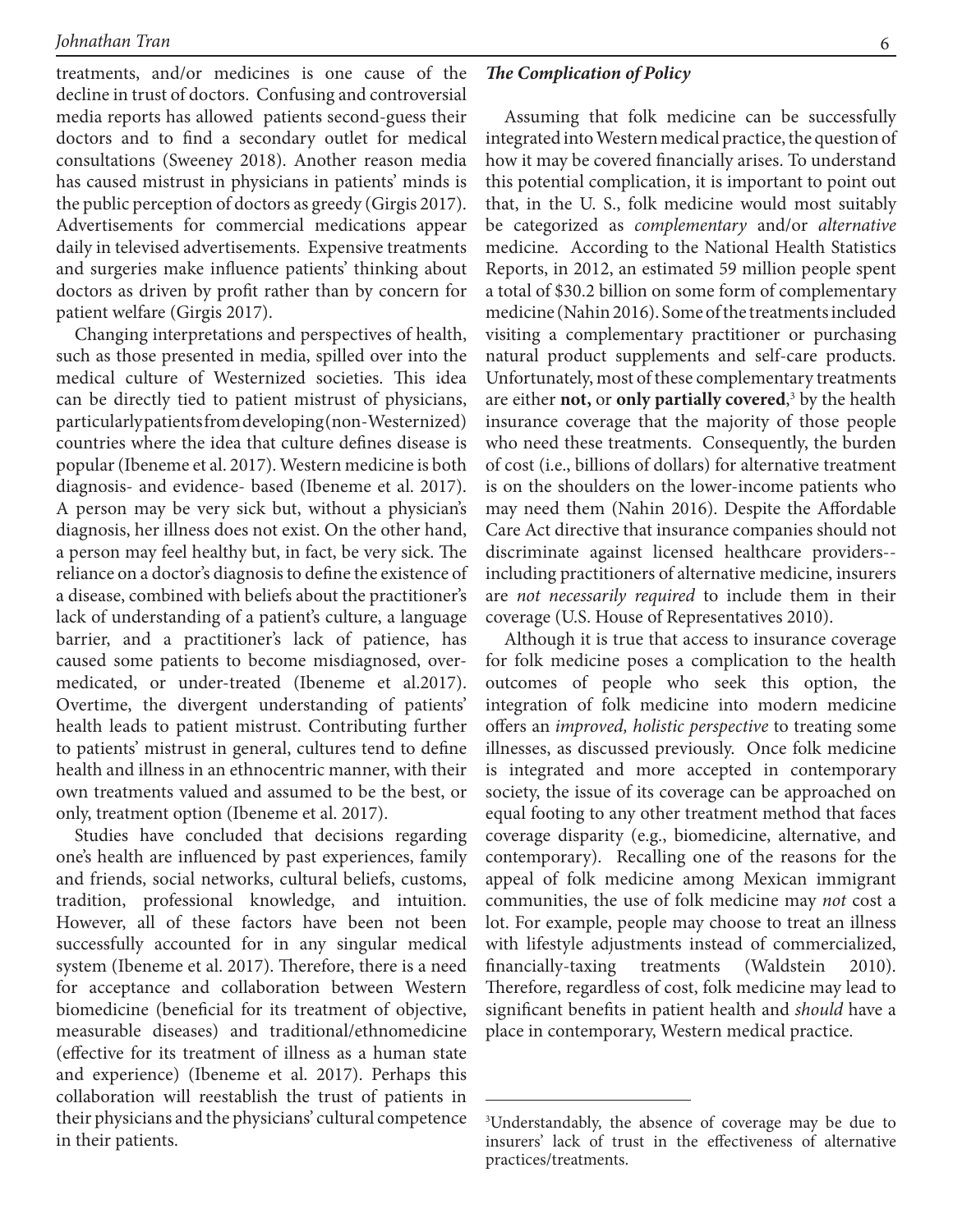#### **CONCLUSION**

Medical anthropologists use the term "popular medicine" to refer to self-treatment and/or treatment by close relatives (Waldstein 2010). However, in many parts of the world, self-care has been dominated by Western ideas of biomedicine. As a result, treatment is dependent on practitioner's professional expertise and on commodified medicines that reduce the diversity, resilience, and sustainability of healing strategies (Waldstein 2010). I find it curious that an immigrant community which faces financial and other barriers to Westernized medicine is healthier than others who have better access to conventional healthcare options. The immigrant community must be doing something right in treating illnesses. With its currently-successful implementation into the residency training of medical practitioners in some areas of the U. S., as well as in other countries, folk medicine should be more widely utilized to best optimize patient health outcomes. Research (Waldstein 2010, 2017) in the state of Georgia has shown that retaining tradition and culture in treating illness can be successful.

The use of folk medicine in the U. S. is a potentiallyimportant supplement to the practice of conventional medical treatment. While the use of home remedies and popular medicine alternatives should be encouraged for those who cannot afford access to professional healthcare, advancing biomedical knowledge and practices by integrating folk medicine should be an immediate goal toward which the conventional medical field strives. Understanding folk medicine could improve Western biomedicine by shedding light on blind spots in biomedical assessments. It could also eventually lead to new avenues for medical research.

**Acknowledgements:** The author wishes to acknowledge the following organization and people: Massachusetts College of Pharmacy and Health Sciences (MCPHS); Dr. Ellen Ginsburg, MCPHS; and the reviewers at *SBG* for their detailed, useful suggestions, and support on revising the previous drafts of this submission.

### **References**

- Afable-Munsuz, A., Mayeda, E. R., Pérez-Stable, E. J., & Haan, M. N. 2013 (May). Immigrant Generation and Diabetes Risk among Mexican Americans: the Sacramento Area Latino Study on Aging. Retrieved on November 24, 2019 (https://www.ncbi.nlm.nih. gov/pmc/articles/PMC3686633/)
- Berube, K. 2015 (April 25). Why Traditional Healing Has a Place in Modern Health Care. Retrieved on November 24, 2019 (www.theglobeandmail.com/ life/health-and-fitness/health/whytraditionalhealing-has-a-place-in-modern-health-care/ article24126195/)
- Chávez, L. 1984. "Doctors, Curanderos, and Brujas: Health Care Delivery and Mexican Immigrants in San Diego." *Medical Anthropology Quarterly* 15(2), 31-37. Retrieved on November 24, 2019 (www.jstor. org/stable/648612)
- Drexel University. 2018. "Mexican Migrant Health Access Much Lower After US Border Crossing." *Science Daily*. Retrieved on November 24 2019 (https://www. sciencedaily.com/releases/2018/01/180110163518. htm)
- Feiden, K. 2013 (August 26). Studying the Health of Mexican Immigrants in the United States. Retrieved on November 24 2019 (https://www.rwjf.org/en/ library/research/2013/08/studying-the-health-ofmexican-immigrants-in-the-united-states.html)
- Girgis, L. (2017, December 18). Why Doctors Are Losing the Public's Trust. Retrieved on November 24, 2019 (https://www.physiciansweekly.com/doctorslosing-publics-trust/)
- Hufford, D. 1997 (December). Folk Medicine and Health Culture in Contemporary Society. Retrieved on November 24, 2019 (https://www.primarycare. theclinics.com/article/S0095-4543(05)703079/ abstract)
- Ibeneme, S., Eni, G., Ezuma, A., & Fortwengel, G. 2017 (March 4). Roads to Health in Developing Countries: Understanding the Intersection of Culture and Healing. Retrieved on November 24, 2019 (https:// www.ncbi.nlm.nih.gov/pmc/articles/PMC5717292/)